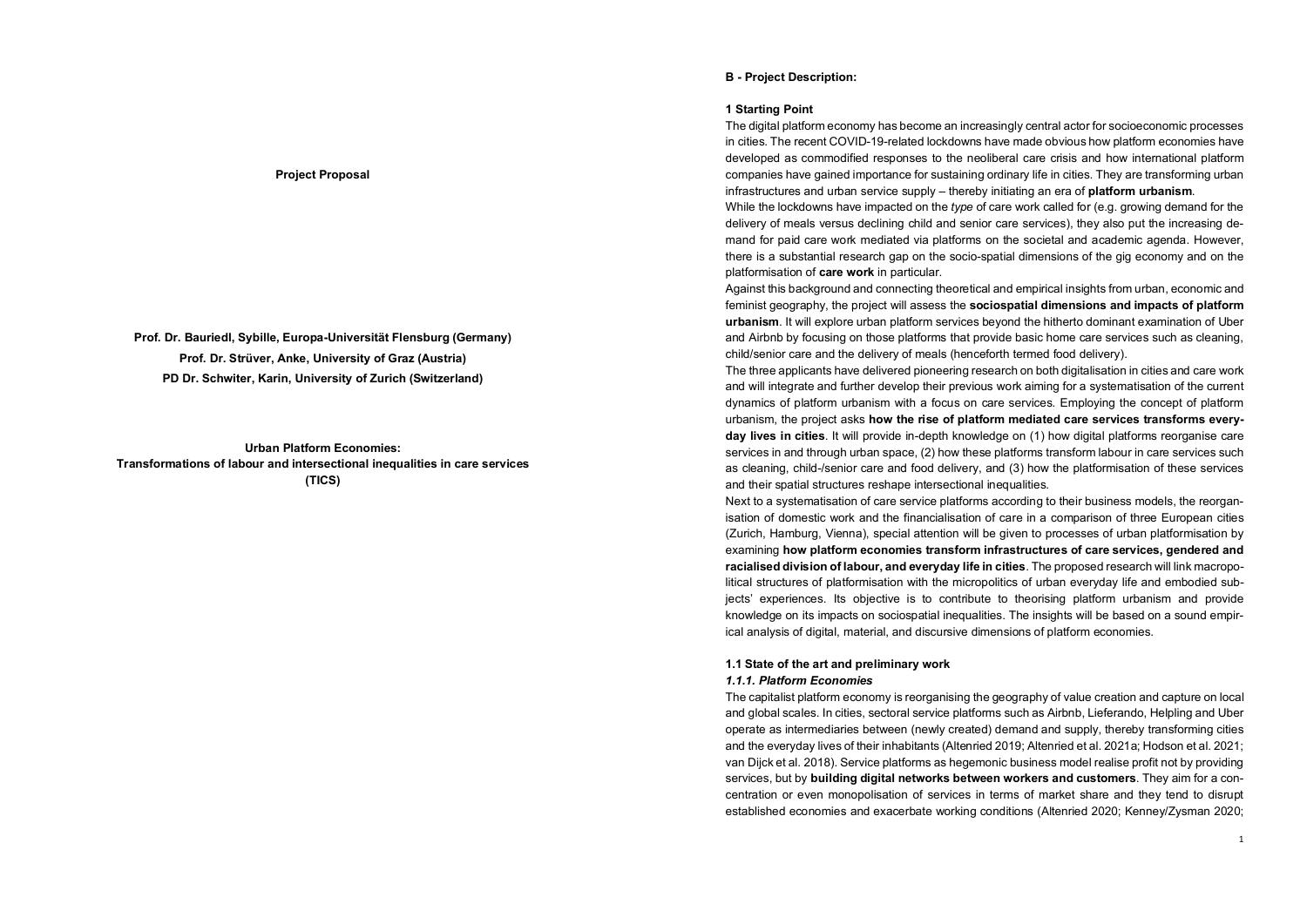Srnicek 2016; Zwick 2018). Moreover, platforms that digitally mediate service provision predominantly target large cities because of their population density and the availability of both potential (and precarious) workers and customers (Sadowski 2020); they reorganise labour, service and consumption patterns and reshape social structures and everyday routines in cities (Berg et al. 2018). Services mediated by digital platforms consider labour as a commodity that can be bought under anonymous and extremely flexibilised conditions. In doing so, they disembed it from social networks of trust, public policies and legal frameworks (Graham 2020). Digital platforms thus reshape the landscape of urban labour, creating new forms of 'micro-work', 'free labour', insecurity, and precarity as well as entrepreneurialism in the so-called gig economy (Schwiter/Steiner 2020).

Although economic, labour and urban geographers have progressed in analysing the relations between space, digitalization and the role of platforms' network effects (see e.g. Attoh et al. 2019 for Uber, Ferreri/Sanyal 2018, van Doorn 2020 and Wachsmuth/Weisler 2018 for Airbnb), more attention is required to assess the power wielded by these platforms and their growing impacts on the spatial and social organisation of societies and urban everyday life. As digital platforms have gained enormous power through their role as intermediaries and connective agents, there is an urgent need for sectorally, socially and spatially differentiated studies on them (Elwood 2021; Elwood/Leszczynski 2018; Leszczynski 2020; Richardson 2018).

#### 1.1.2 Platform Urbanism

As a result of the financial crisis of 2007/08 and of the search for new investment horizons, cities have become part of a new 'spatial fix' for global capital (Harvey 2007). The two main figureheads<br>
children and seniors, and home delivery of meals. of the urban platform economy are Airbnb and Uber, founded in 2008 and 2009 respectively. Accordingly, platform research in urban geography started only a decade ago and has focused especially on the so-called sharing economies in housing and mobility and their impacts on planning policy, urban governance and everyday life. The term "urban platform" is used for platform activities which emerge dominantly in cities due to their population density – providing services such as housing, mobility, delivery and care (Barns 2019, 2020; Lee et al. 2020; Hodson et al. 2021).

Critical urban studies scholars have addressed questions of ownership and control of the technological infrastructures. Critics of corporately controlled urban platforms highlight their potential to undermine democracy, their promotion of digital enclaves and social inequality (Graham 2020). Furthermore, critical urban and especially **feminist platform studies emphasise everyday life** as a central perspective when studying how platforms operate and interact with existing cultural, social and political practices (Barns 2020; Bauriedl/Strüver 2020; Elwood 2021). These scholars understand platforms to be digital infrastructures connecting supply and demand of goods and services (Plantin et al. 2018; Richardson 2020a, b).

Against this backdrop, this project with the acronym TICS (Transformations of labour and intersectional inequalities in care services) recognises urban service platforms as part of 'real-time cities' (Kitchin 2014), as infrastructural agents, and as mediators of urban everyday life by the relational dynamics of code, commerce and corporeality (Barns 2019, Yates 2021). It goes beyond the interface and algorithms transforming workers and their labour and rather focuses on **material inequal**ities 'in person and on the ground'. The project builds on critical urban and feminist studies to analyse the co-constitution of digital and social structures, e.g. the relevance of care service platforms in times of care crises (Altenried et al. 2021b; Ecker et al. 2021; Richardson 2018). These studies of urban platform economies emphasise the processes of platformisation (Poell et al. 2019) and thus go beyond describing a mere generalised phenomenon of 'platform capitalism' occurring in urban settings: They explore how digital platforms reconfigure urban space and reshape inequalities in and

of urban life (Hodson et al. 2021; Richardson 2020a, b, Langley/Leyshon 2017).

Based on these insights, critical urban studies apply the concept of **platform urbanism** to examine the significance of these changed everyday practices and power shifts brought about by the expansion of platform operators into all areas of urban life (Barns 2019, 2020;). To date, there exists ample research on the dynamics of platform urbanism in North American cities (Elwood 2021; Leszczynski 2020; van Doorn 2017), but European cities are underrepresented in studies on platform urbanism, even though they have specific demand for platform services due to their particular urban landscape, population structure, and gendered division of labour (Bauriedl/Stüver 2020). Furthermore, existing research has focused on male-dominated employment fields such as ride-hailing. Research on feminised employment fields such as care services is still largely missing (Huws 2019). This project aims to fill these research lacunae by zooming in on the **platformisation of care services in three major** European cities, Hamburg, Vienna and Zurich.

## 1.1.3 Platformisation of Care Services

Recently, platformisation is increasingly spreading to include care work (Hunt/Machigura 2016; Otto et al. 2017). With the term care, the project refers to tasks such as cleaning, cooking, child- and seniorcare. Compared to broader definitions of care which encompass all activities that serve to maintain life and the world (cf. Fisher/Tronto 1990), this definition of care is more narrowly focused on the immediate care for human bodies within the domestic sphere (i.e. not extending to home maintenance work, gardending services and the like). Within this field, one can observe a rapid platformisation of three fields especially: cleaning services for private homes, home-based care for

Feminist and economic geographers have long documented how these caring activities are transformed into waged work (cf. Lawson 2007; McDowell et al. 2005). This commodification and marketization of care (Schwiter et al. 2018) is fuelled by aging populations, labour migration, changing gender relations and increasing numbers of households that require two earnings. These trends have put families in a time-squeeze and have reduced the availability of intra-familial, non-waged care (Huws 2019; McDowell et al. 2005). As a result, care is increasingly bought as a commodity and the space of the home is thereby transformed into a workplace (England 2017).

The platformisation of care is both a symptom and a driver of another crucial reconfiguration of care that has so far received only scant attention from scholars (Huws 2019). Initial research suggests that despite increasing numbers of migrant men signing up on cleaning platforms (van Doorn 2021), the gendered division of labour linked to these tasks has not changed fundamentally (Bauriedl/Strüver 2020; Churchill/Craig 2019; Dowling 2021; Ecker et al. 2021; Huws 2019; Schwiter/Steiner 2020). However, the rapid expansion of platforms in this sector makes care services more readily available. In urban settings, care services can increasingly be purchased at low cost and on-demand. This promises to solve the care crisis for time-poor households – at least in better-off families (Hunt/Machigura 2016). At the same time, it poses urgent novel questions regarding the (spatial) invisibility, (labour) insecurity and (social) inequality imbued in care services (McDonald et al. 2020).

#### 1.1.4 Invisibility: spatial aspects of platform economies

Despite its technocapitalist re-commodification, a large share of care service work has remained invisible as it is tied to the home as invisible private space. The invisibility of care work is still linked to its social and economic devaluation and also to its racialisation (Ticona/Mateescu 2018; van Doorn 2020). In his seminal study on care platforms in the US, van Doorn (2017) has stressed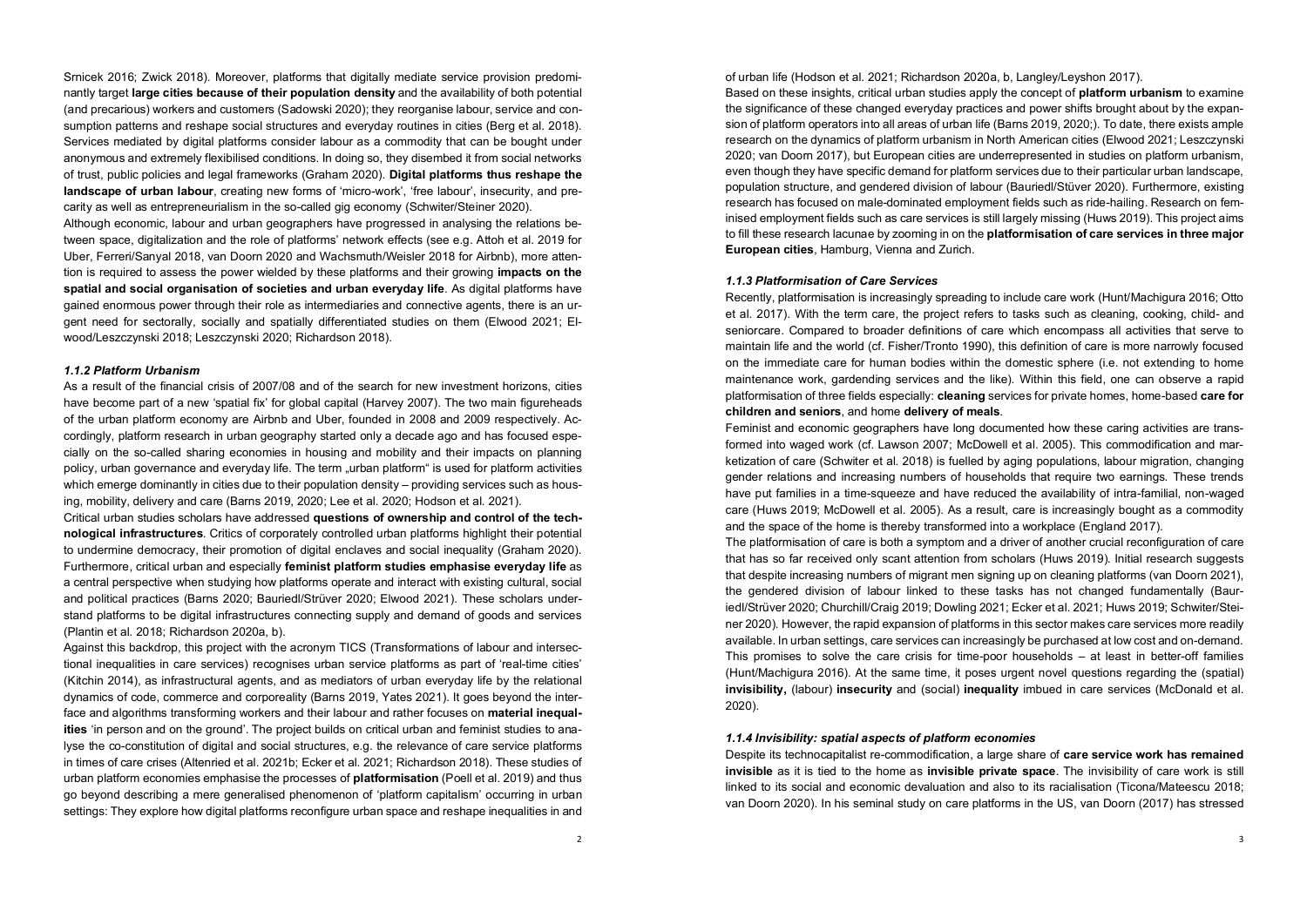that the invisibility of platform mediated care work is inextricably linked to intersecting gendered, classed and racialised precarities and vulnerabilities.

Apart from the workers, invisibility also applies to the algorithms which platform providers use to mediate care labour. Their confidentiality contributes to intensifying established forms of exploitation and control. Platforms thus do not increase the visibility and recognition of the work done in private homes (and of working bodies), but only the individual worker's visibility for potential clients on platforms' interfaces. As platform mediated care services are no longer based on informal arrangements and on trust based on existing personal networks, trust between strangers who are connected online only is limited to "reputational economies" (Stabrowski 2017). The latter are based on workers' online rankings and reputation – on the respective platforms but also beyond, including personal social media profiles. In general, matchmaking between clients and workers is reduced to (invisible) datadriven and algorithmic mechanisms controlled by the platforms and based on clients' reputations and rankings of workers (Flanagan 2019; Ticona/Mateescu 2018; van Doorn/Badger 2020). Food delivery platforms, for example, have been found to isolate their couriers from each other through algorithmic control (Altenried 2019; Griesbach et al. 2019). In sum, service platforms are aggregators of data – from clients' ratings of workers' speed, responsiveness, tidiness, etc. – and these invisible data, which make workers visible, often serve for market-based disciplinary and exclusionary mechanisms (see 1.1.6).

#### 1.1.5 Insecurity: labour aspects of platform economies

The rise of digital platforms fundamentally transforms conditions and experiences of work. On the one hand, the existing literature points to opportunities for workers, such as lowered thresholds for accessing work, especially for people who cannot find conventional employment (Choudhary 2018). On the other hand, the large majority of studies emphasise the heightened insecurity in platform labour and document increased job precarity, low wages and a lack of legal protection and benefits in gig work (Graham et al. 2017; van Doorn 2017). In a survey of microtask platform workers from 75 countries, Berg et al. (2018), for instance, document average wages of 4.43 US dollars per hour, 20 minutes of unpaid work for every hour of paid work and no possibilities to challenge unfair treatment. Furthermore, studies identify overwork, highly irregular working hours and enforced joblessness in between gigs, leading to social isolation, sleep deprivation and exhaustion (James/Temple 2019; Wood et al. 2018). Most of the research up until today, however, focuses on crowdwork platforms, i.e. on work that can be done via computers from anywhere in the world (Huws et al. 2019), or on ride-hailing services such as Uber (Attoh et al. 2019). There is a notable dearth of information on gig work in feminised employment sectors such as care services (Otto et al. 2017; Flanagan 2019) – and particularly on workers' experiences. Gaining knowledge on the effects of the gigification of this sector is especially important because care work has traditionally been an employment sector characterised by precarious and informal labour (Green/Lawson 2011). Evidence from South Africa suggests that digital labour platforms might also have positive effects in formalising labour and raising remuneration in the care sector (Hunt et al. 2016). A recent study based on interviews with care workers in Berlin and New York adds some evidence that platform labour can be a provisional step up, but also points to deteriorating and increasingly punitive working conditions over time (van Doorn 2021). In sum, there is an urgent need for more in-depth knowledge on experiences of workers who provide care services via digital platforms in Europe in order to address the sociospatial and structural changes of labour, social precarity and empowerment, including the subjectivation of workers by platforms.

# 1.1.6 Inequality: social aspects of platform economies

Next to the structural foci on invisibility and insecurity, TICS focuses on inequality. It draws on recent insights from labour geographies (Strauss 2020) and on feminist geographies of digitally mediated work (Richardson 2018; Richardson/Bissell 2019), which refer to the micropolitics of everyday life. In particular, the project stresses the embodiment of care-service tasks as well as the intersectional inequalities linked to gender, class and citizenship status – as the majority of workers are migrants (Altenried et al. 2020; Chau et al. 2018; Strüver 2013, 2018). The project aims to explore the idea that the traditional division of labour on the one hand and neoliberal precarity and gendered racial capitalism and thus various, but intersecting forms of injustice on the other are essential features for care-service platforms (Huws 2019; Ticona/Mateescu 2018; van Doorn 2017, 2021). In order to link care service platforms as infrastructural agents and outcome of macropolitical changes to urban everyday life and embodied subjects' practices, the project also includes "Minor Theory" (Katz 2017) and micropolitical analyses as a way to engage with intersectional inequalities at all scales. With this, the project addresses the question of how gender, class and racial inequalities are experienced in everyday life and how they are linked to the platforms' production of value and expropriation of profit.

Care service work has always been embodied work – as this is manual labour and relies on embodied identity-categories such as gender, class and nationality (Strauss 2020). In the context of platform mediated care work, however, these aspects of embodiment get entangled more intensively – and intensify precarity: (1) Since care-work cannot be done 'faster', it is ill-suited for increasing profit through productivity (Dowling 2021; Soiland 2020; Winker 2015, 2021). Care platforms as social and urban infrastructures thus create value and profit from the intermediating processes and the data processed as part of the matchmaking, while devaluing the labour of care itself. (2) Since reputational economies and workers' personal profiles are part of care service platforms' mechanisms for generating trust and matches, care workers need to present themselves as welcoming, always available and versatile persons, thus rather concealing, e.g. their ethnic or class background, while emphasising gendered stereotypes and feminised caring characteristics (see Richardson/Bissell 2019; Ticona/Mateescu 2018 for examples). (3) What is more, platforms' in-transparent practices of automatic algorithmic classification often result in discrimination (Cinnamon 2017). In sum, platform economies exploit existing socioeconomic and cultural inequalities – in the area of care work especially the economically disadvantaged and culturally misrecognised group of migrant women – in order to impose their precarious working conditions and yet to profit from the matchmaking (Prien/Strüver 2021; van Doorn 2021).

Current European research projects, such as Horizon 2020 PLUS project (Platform Labour in Urban Spaces in Barcelona, Berlin, Bologna, Lisbon, London, Paris, Tallinn, see https://project-plus.eu) or the ERC Platform Labour Research Project (Amsterdam, Berlin and New York City, see https://platformlabor.net) will provide important insights in these fields. However, they do again not explicitly focus on care work and the transformation of gendered divisions of labour by platform work. With the focus on these aspects, TICS contributes to this research by addressing this research gap.

#### 1.1.7 Project related conceptual and empirical preliminary work of the applicants

The foundation of the project is an integration of conceptional and empirical expertise in labour geographies, urban geographies and feminist geographies related to platform economies. All three applicants have longstanding research experience in **feminist geography** and in exploring sociospatial inequalities (e.g. Autor\*innenkollektiv Geographie und Geschlecht 2021; Bauriedl et al. 2010; Schwiter 2011, 2018; Strüver 2005, 2013, 2018). For this project, they combine their specific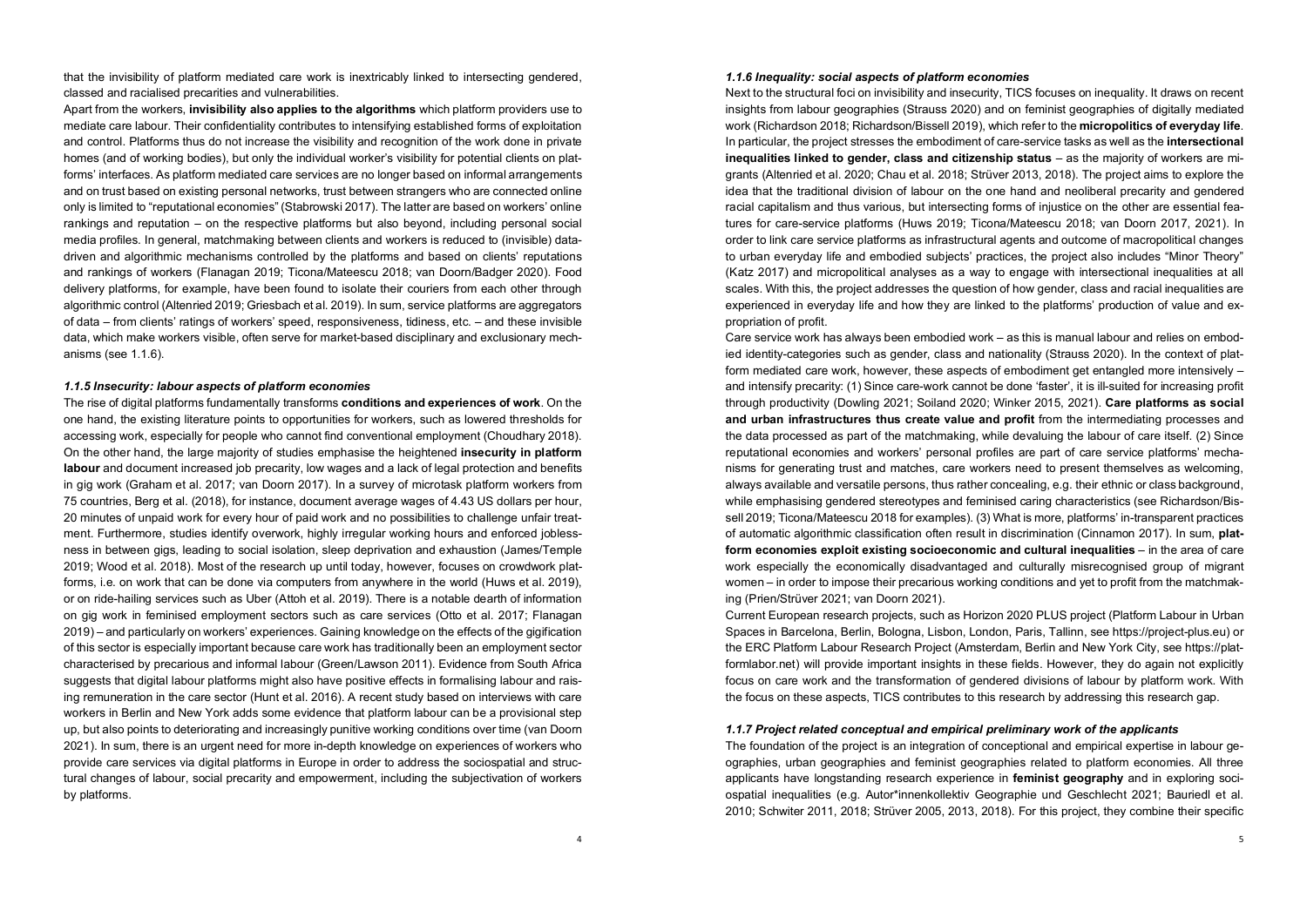expertise on urban infrastructures (e.g. Bauriedl 2007; 2019; Bauriedl et al. 2020; Bauriedl/Strüver 2017), on care work and labour relations (e.g. Schwiter 2018; Schwiter et al. 2018, Schwiter/Steiner 2020), and on intersectional inequalities (cf. e.g. Strüver 2010, 2012, 2020).

In the field of digitalisation in cities and platform economies, Bauriedl and Strüver have published the first German-language anthology on digitalisation in cities with a critical urban studies approaches (Bauriedl/Strüver 2018). More recently, they have been working together as part of the Fellowship "Gender just urban development in smart city contexts" (2020/2021) supported by three junior fellows (see: https://fellowship-geschlechterforschung.uni-graz.at/en/projects/smart-city/). Within this framework, both the state of the art on urban platform economies and preliminary empirical investigations of care related platform economies in European cities were carried out. The fellowship was completed in March 2021 with the International Symposium "Platform Urbanism – Towards a technocapitalist transformation of European cities". A selection of symposium-contributions will be published in an anthology in spring 2022 (by Transcript/Columbia University Press). During the fellowship-collaboration Bauriedl and Strüver published intensively and conceptualised the different manifestations of platformisation in public and private spaces (Bauriedl/Strüver 2020; Strüver/Bauriedl 2020) and practices of privileging/marginalising urban spaces through platform-mediated services (Bauriedl/Wiechers 2021). With a systematic analysis of case studies, Bauriedl and Strüver demonstrate the normalisation of gender relations through platform-mediated mobility and care work (Bauriedl/Strüver 2020; Ecker et al. 2021; Strüver 2021a).

In the field of care, Schwiter has worked on the project "Decent care work? Transnational home care arrangements" (D-A-CH funding) that concluded in April 2021 with the international conference "Decent Care Work" (Aulenbacher et al. 2021, Schwiter 2018; Schwiter et al. 2018). Her research on the commodification of home care services for seniors illustrates that digital platforms play an increasing role in turning private households into precarious and feminised workplaces (Schwiter/Steiner 2020).

Beyond these activities, all three applicants contribute preliminary empirical studies to TICS. In the city of Zurich, Schwiter currently co-conducts an autoethnographic study exploring the temporal and spatial re-organisation of labour in platformised cleaning (Schwiter/Keller 2020). Furthermore, her research team has led two research seminars, in which students collected data on platform labour in the city of Zurich. Bauriedl conducted exploratory interviews with union representatives of delivery services in Hamburg in April 2021. Strüver has done an empirical exploration of food delivery platforms during COVID-19 related lockdowns, interviewing platform workers and providers as well as unionists and restaurant owners in Graz (paper submitted to "Digital Geography and Society" in March 2021). Moreover, she has vast experiences in both applying and teaching mobile research methods, including smartphone supported walk-along interviews.

In order to select the three case study areas of the TICS-project, platform economies were systematised within the Fellowship-research according to the criteria of service offer, as well as size, international expansion and business model of the service companies for European cities. Three similar-sized major cities with relatively high average incomes, but with different national frameworks were selected for the project. Their size ensures a diverse and dynamic demand for services as well as a constant supply of workers. However, selecting three different national contexts allows for a comparison of working conditions and business practices in heterogeneous regimes.

#### 1.2 Project-related publications

1.2.1 Articles published by outlets with scientific quality assurance, book publications, and works accepted for publication but not yet published.

- 1. Autor\*innenkollektiv Geographie und Geschlecht (eds) 2021: Handbuch feministische Geographien. Leverkusen: Verlag Barbara Budrich. (all three applicants are editors as well as authors).
- 2. Bauriedl S, Strüver A 2020: Platform Urbanism: Technocapitalist Production of Private and Public Spaces. Urban Planning 5(4): 267–276.
- 3. Bauriedl S, Strüver A (eds.) 2018: Smart City. Kritische Perspektiven auf die Digitalisierung in Städten. Bielefeld: Transcript-Verlag.
- 4. Bauriedl S, Wiechers H 2021: Konturen eines Plattform-Urbanismus: Soziale und räumliche Ausprägungen eines digital divide am Beispiel Smart Mobility. Sub/Urban 9 (1/2): 93–114.
- 5. Schwiter K, Steiner J 2020: Geographies of care work: The commodifiation of care, digital care futures and alternative caring visions. Geography Compass, 14(12), 1–16.
- 6. Schwiter K, Berndt C, Truong J 2018: Neoliberal austerity and the marketization of elderly care. Social and Cultural Geography 19(3): 379–399.
- 7. Strüver A, Bauriedl S 2020: Smart Cities und sozialräumliche Gerechtigkeit: Wohnen und Mobilität in Großstädten. In: Günter, S (ed.): Jahrbuch StadtRegion, Schwerpunkt Digitale Transformation, 91–109.

# 1.2.2 Other publications, both peer-reviewed and non-peer-reviewed

- 8. Ecker Y, Rowek M, Strüver A 2021: Care on Demand: Geschlechternormierte Arbeits- und Raumstrukturen in der plattformbasierten Sorgearbeit. In: Altenried, M et al. (eds): Plattformkapitalismus und die Krise der sozialen Reproduktion. Münster: Westfälisches Dampfboot, 112–129.
- 9. Schwiter K, Keller M 2020: Die digitale Plattform als Chefin: Arbeiten für die Gig-Economy. In: Frauenfragen 42(1), 88– 94.
- 10. Strüver A 2018: Performing Spaces Gender Relations, Corpo-Realities and Space. In: Onnen C, Rode-Breymann S (eds): Wiederherstellen – Unterbrechen – Verändern. Politiken der (Re-)Produktion. Opladen: Verlag Barbara Budrich, 79–91.

#### 2 Objectives and work programme

2.1 Anticipated total duration of the project: 36 months

## 2.2 Objectives

The research project examines the structural conditions of care platforms and socio-spatial dynamics of care work. In addition to established methods for analysing the platform economy, mobile digital ethnographies are being used to survey spatial practices. The objective is to contribute to the theorising of the new phenomenon of platform urbanism.

The project addresses the following research questions:

How does the rise of the digitally mediated care services in the platform economy transform everyday lives and inequalities in cities?

- 1) What type of care services does the urban platform economy offer, to whom are they tailored to and how do they restructure urban space?
- 2) How is care labour performed and experienced by the workers when mediated via digital platforms?
- 3) In what ways does the platformisation of care services (re)produce and (re)shape intersectional inequalities?

These three questions are connected to three main objectives TICS on different levels of abstraction:

- Filling the research gaps by the completion of an empirically rich and sound project on platform urbanism based on three major care service platforms in three major European cities. This includes a detailed examination of the processes of platformisation of care infrastructures and a systematisation of care service platforms and their enabling socioeconomic conditions.
- Substantially advance the **theoretical** debate on platform urbanism with respect to the transformation of labour and intersectional inequalities. Special attention will be paid to the care crisis and to care service platforms on the one hand and to platformisation in and through urban space on the other. This endeavour includes the in-depth discussion of an empirically based conception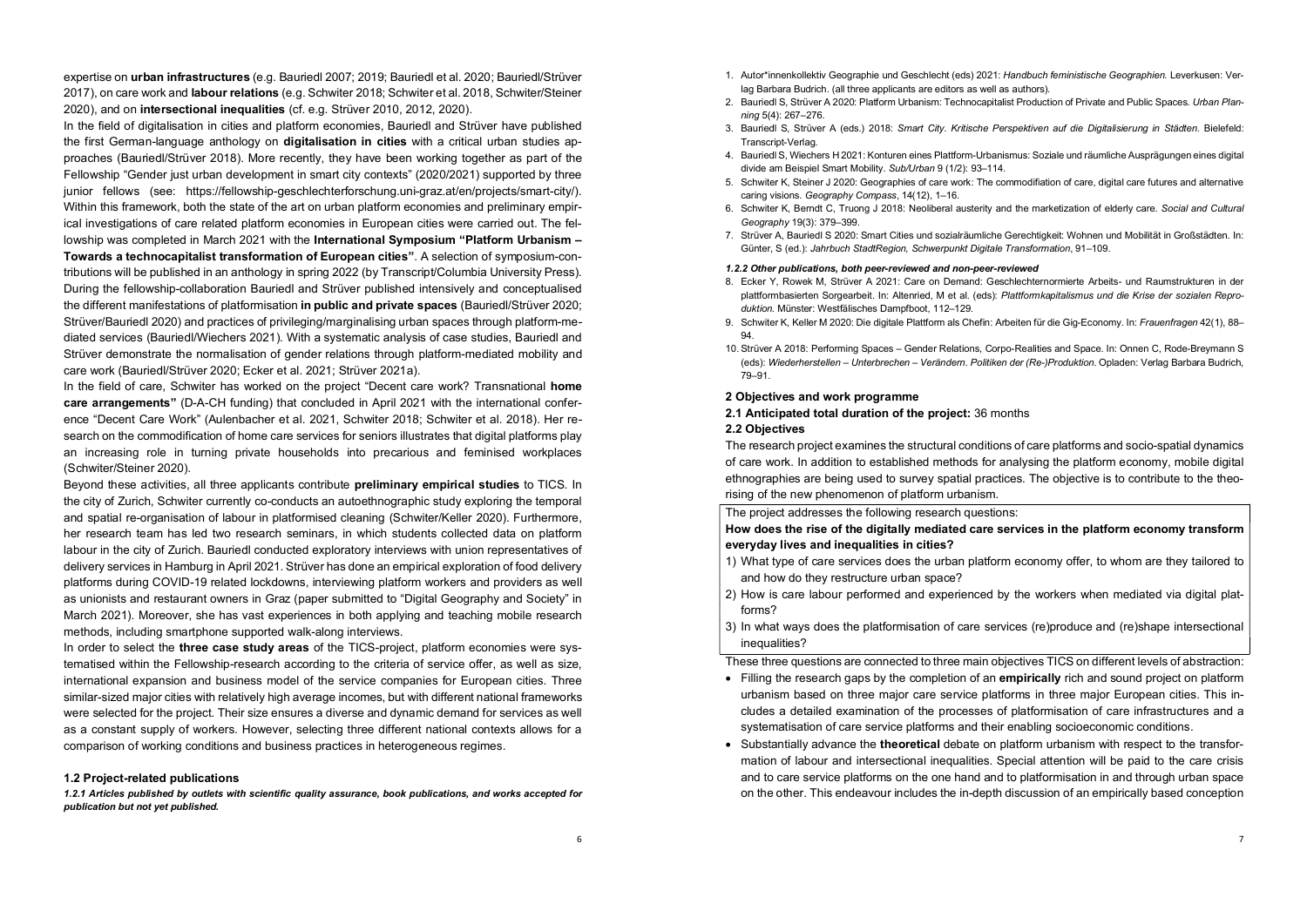linking recent macrostructural developments to the micropolitics of everyday life in cities and linking the material, discursive and digital dimensions of platform economies and sociospatial inequalities.

• Enriching the methodological debate in geography and urban studies on researching humanenvironment-technology interfaces and platform-based everyday interactions in cities.

The planned research focuses on the three key areas in which platforms have begun to offer care services: cleaning in private homes, home-based care for children and seniors, and food delivery. The platformisation of care services in home cleaning and care for children and seniors has repeatedly been identified as a research lacunae (Hunt/Machingura 2016; Huws 2019; Nonnenmacher et al. 2020; Otto et al. 2017; Schwiter/Keller 2020). In comparison, there is more research already available on food delivery (Bissell 2020; Briziarelli 2019; Griesbach et al. 2019; Herr 2017; Richardson 2020a). However, food delivery remains an especially important field to study, because it has experienced a massive rise in demand within the last months due to the Corona pandemic and locked-down urban life (Altenried et al. 2020, 2021a; Ecker/Strüver, under review). In general, recent lockdowns have made many people realise which kinds of reproductive work are necessary to maintain daily life and how many of them have been externalized in the last decades and are increasingly mediated by platforms. COVID-19-related lockdowns thus draw attention to some of the urban platform economies that have developed as commodified responses to the neoliberal care crisis.

The platform economy for care services will be analysed in the cities of Hamburg, Vienna and Zurich. The three cities pose ideal cases for our investigation for several reasons. First, they are large enough to provide a population size and density attractive to platform operators. Second, the comparative wealth of their populations makes them ideal laboratories for platform operators to test new services and business models. Thus, they provide a wide variety of platform providers. Third, the three cities make ideal comparative cases, as they show similarities due to their geographic location in Western Europe and their shared German speaking cultural background, while being embedded in three different national regulatory frameworks. This allows exploring how regulations impact on the development of platform markets (cf. Broecke 2021, Pärli 2019). Fourth, the chosen field sites broaden the existing literature which is largely based on empirical material from English speaking contexts in North America, the UK and Australia (e.g. Bissell 2020; Churchill & Craig 2019; Leszczynski 2020; Shapiro 2018).

#### 2.3 Work programme including proposed research methods

Having completed intensive research on theoretical aspects of platform urbanism and on care platforms in single countries in recent years, as well as numerous publications and an international conference, the applicants are planning a systematic comparison of care platforms in three countries and intend to explore the everyday labour of care workers using qualitative methods.

Work Package 1: Mapping and systematisation of urban digital platforms that provide care services in the three selected cities (lead: University of Flensburg).

1.1 Kick-off workshop for WP1 (month 2) with a focus on platform urbanism, held in Hamburg, including Manuela Bojadžijev/Moritz Altenried from Humboldt University Berlin and Lizzie Richardson from Goethe-University Frankfurt as external experts and discussants (all workshop experts have agreed to participate).

1.2 Mapping of care platforms: The project team first collects all relevant information accessible on the care platforms' websites and apps on the types of services offered, the conditions of use as well as on the spatial patterns of supply and demand in the three selected cities.

Milestone 1 (month 4): Matrix of care platforms operating in Zurich, Vienna and Hamburg, with a systematic overview of their respective services and conditions.

1.3 Organisation of a workshop on "urban care platforms and intersectional inequalities" at the Centennial Congress of the International Geographic Union in cooperation with the Commission on Gender and Geography in Paris in July 2022 to extend existing networks and exchange.

1.4 Understanding of care platforms' logics: In each city, the collected data is complemented with five qualitative interviews (Helfferich 2009) with experts (such as platform providers, union representatives, regulators, etc.) to gain deeper insights into care platforms' business models and strategies, their material infrastructures and the algorithmic logics used to provide their services, as well as their embeddedness in social structures and regulations. Interview recordings will be transcribed verbatim and analysed using the content analytical approach of Mayring (2014).

1.5 Differentiation of care platform sectors: The interview data is systematically analysed to assess the platform economy for care services and their respective logics in cleaning, child/senior care and food delivery in the three cities. The findings are contextualised with regard to platform sectors on the one hand and to local and national care, age, gender, migration and labour regimes on the other. 1.6 Categorisation of platforms and transnational comparison: A comparative evaluation of the respective cities' national contexts and local services as well as local supply and demand structures serves as the basis for the selection of one case study for each city to explore in depth in work package 2.

Milestone 2 (month 11): Submitted journal paper on the systematisation of care service platforms in the three European cities focusing on both similarities and differences, enabling cross-case comparative analysis and deep coverage of the different key dimensions identified, especially regarding business models, types of services offered, spatial structures of supply and demand an their impact on urban space.

# Work Package 2: Three case studies on the transformation of labour in/by the platform economy (lead: University of Zurich).

2.1 Kick-off workshop for WP2 (month 10) with a focus on the platformisation of care labour, held in Zurich, including Emma Dowling from the University of Vienna & Kendra Strauss from Simon Fraser University, Canada, as external experts and discussants. Based on WP1, three case studies will be chosen to deepen the understanding workers' experiences in one specific field of care work each, i.e. cleaning, care for children/seniors and food delivery.

2.2. For each case study, the project team will conduct 20 in-depth narrative interviews recording the experiences of platform workers.

2.3. The inductive analysis (Kuckartz 2019) of these interviews will provide the team to explore invisibilities, insecurities and inequalities related to care service platform work in detail, including similarities and differences related to the type of care service platforms and the respective national regulations and regimes.

Milestone 3 (month 19): Three submitted journal papers, one on each case study, reflecting on workers' experiences of platform-mediated care labour, including the meanings of the division between public and private spaces for this sector.

2.4 Combining the results from milestone 3, the project team will systematise the production of invisibilities, insecurities and inequalities experienced by service platform workers as a basis for WP3.

Work Package 3: Three case studies on human-environment-technology interfaces and platformbased everyday working interactions (lead: University of Graz).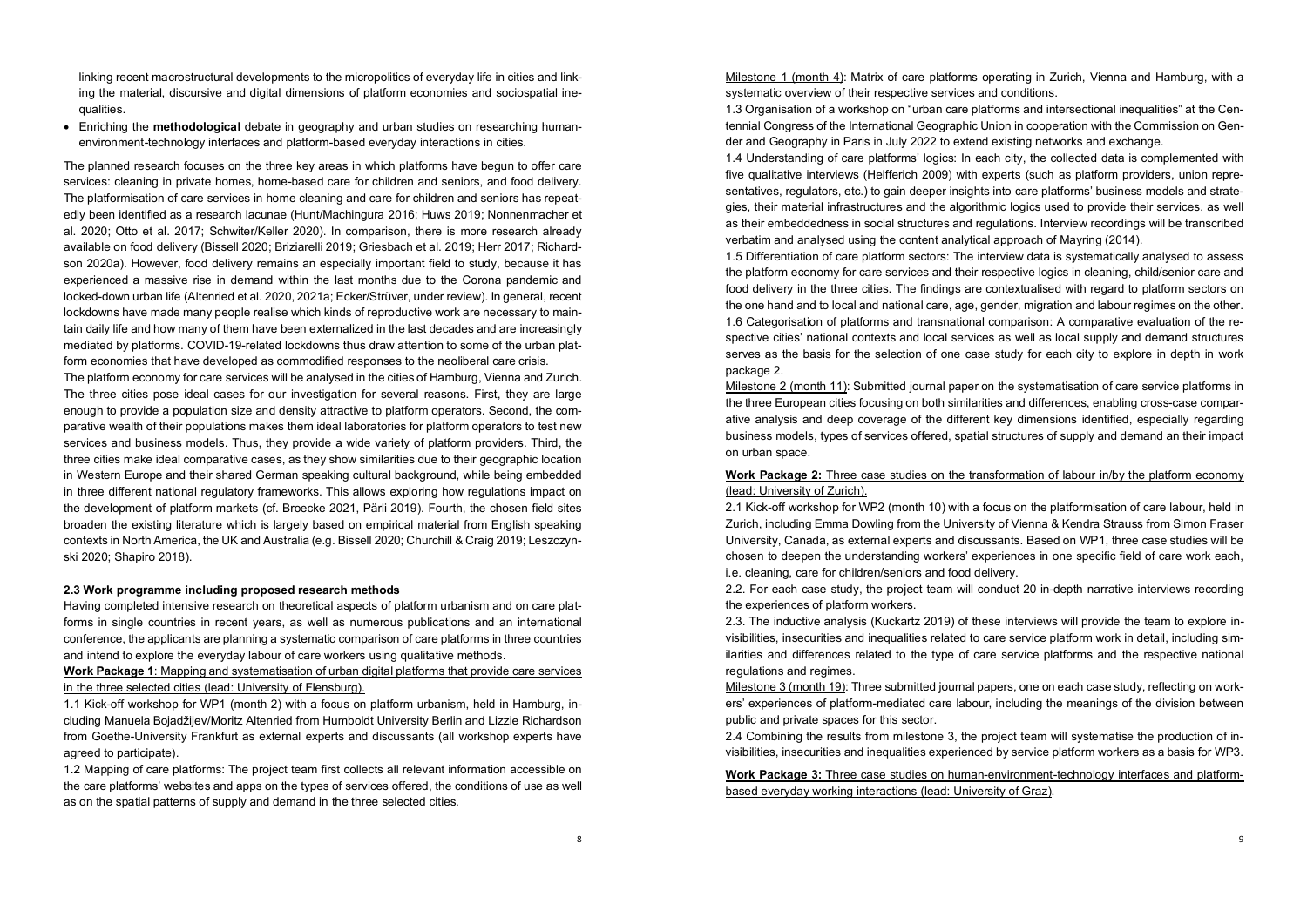3.1 Kick-off workshop for WP3 (month 19) with a focus on mobile and digital research methods, held in Vienna, including Margarethe Kusenbach from the University of South Florida and Sarah Elwood from the University of Washington as external experts and discussants.

3.2 Each case study-team will identify three to five workers from the sample in WP2 who are willing to work with the project team over a longer period of time (2 to 4 weeks) in order to record their everyday movements in detail and to explore their experiences in more depth. For this, the project will employ a mobile ethnography (Marcus 1995; Büscher & Urry 2009; Kusenbach 2018). This method allows for recording the manifold mobile, material and embodied practices in various spaces of the people doing care labour mediated via digital platforms. This step of the data collection will be supported by an app such as "EthnoAlly" (or a similar programme) as a "follow-the-people-methodology" to explore their embeddedness in social structures. It allows workers to track their pathways through the city, adding location based oral or written comments, pictures, videos etc. in their smartphones. The material collected in participants' smartphones via the app is automatically assembled in a geovisualised project database (see, e.g. Favero/Theunissen 2018; Lupton/Maslen 2018; Pink et al. 2016, 2017; Strüver 2021b).

3.3 Typology of time-space patterns of workers relying on digital urban platforms as intermediaries: The data from the mobile ethnographies will be integrated and analysed with respect to the workers' temporal and spatial patterns, including means of transport and transfer times, idle times etc.

3.4 Milestone 4 (month 28): Submitted journal paper on mobile digital ethnographies and "studying platform urbanism outside the black box" (Fields et al. 2020), discussing the combined insights from WP3 in all three case studies.

# Work Package 4: Synthesis (lead: University of Flensburg).

4.1 Milestone 5 (month 28): Organisation of an international conference on the platformisation of care services at the University of Flensburg that will bring together international experts and young scholars to share and discuss most recent findings on platform mediated care services and serve as a platform to share the projects' results from the WP1-3 (as potential keynotes we envisage e.g. Mark Graham, Oxford Internet Institute UK; Ursula Huws, University of Hertfortshire, UK; Lizzie Richardson, Goethe-University Frankfurt; Niels van Doorn, University of Amsterdam).

4.2 Based on the inputs and feedback gained in the conference, insights from WPs 1, 2 and 3 will systematically integrated to answer the overarching research question of the project. By exploring the synthesised results, the project will contribute to context- and case-sensitive theorizing on platform urbanism in European cities with respect to the platformisation in and through urban space, the transformation of labour and intersectional inequalities related to both processes.

4.3 Milestone 6 (month 34): Submission of the manuscript for an edited book that brings key results of this project in dialogue with other researchers in the field.

4.4 Milestone 7 (month 36): Submitted journal article on the synthesised results of the project.

# Work Package 5: Project coordination & dissemination (lead: University of Flensburg):

Project management and scientific coordination: The overall research process and monitoring of deliverables will be managed by the project lead in Flensburg. Progress of the project will be supervised according to milestones, but WP leaders are responsible for appropriate WP management. Coordinating dissemination and outreach: Throughout the project, the team will actively communicate reflections and preliminary results using various tools including a project website and a project blog. The project's website will serve as a multipurpose knowledge base for information on different levels, ranging from pure information to possibilities to participate, connecting researchers, platform workers etc., as well as reaching out to the broader public, to media, stakeholder communities and other researchers.



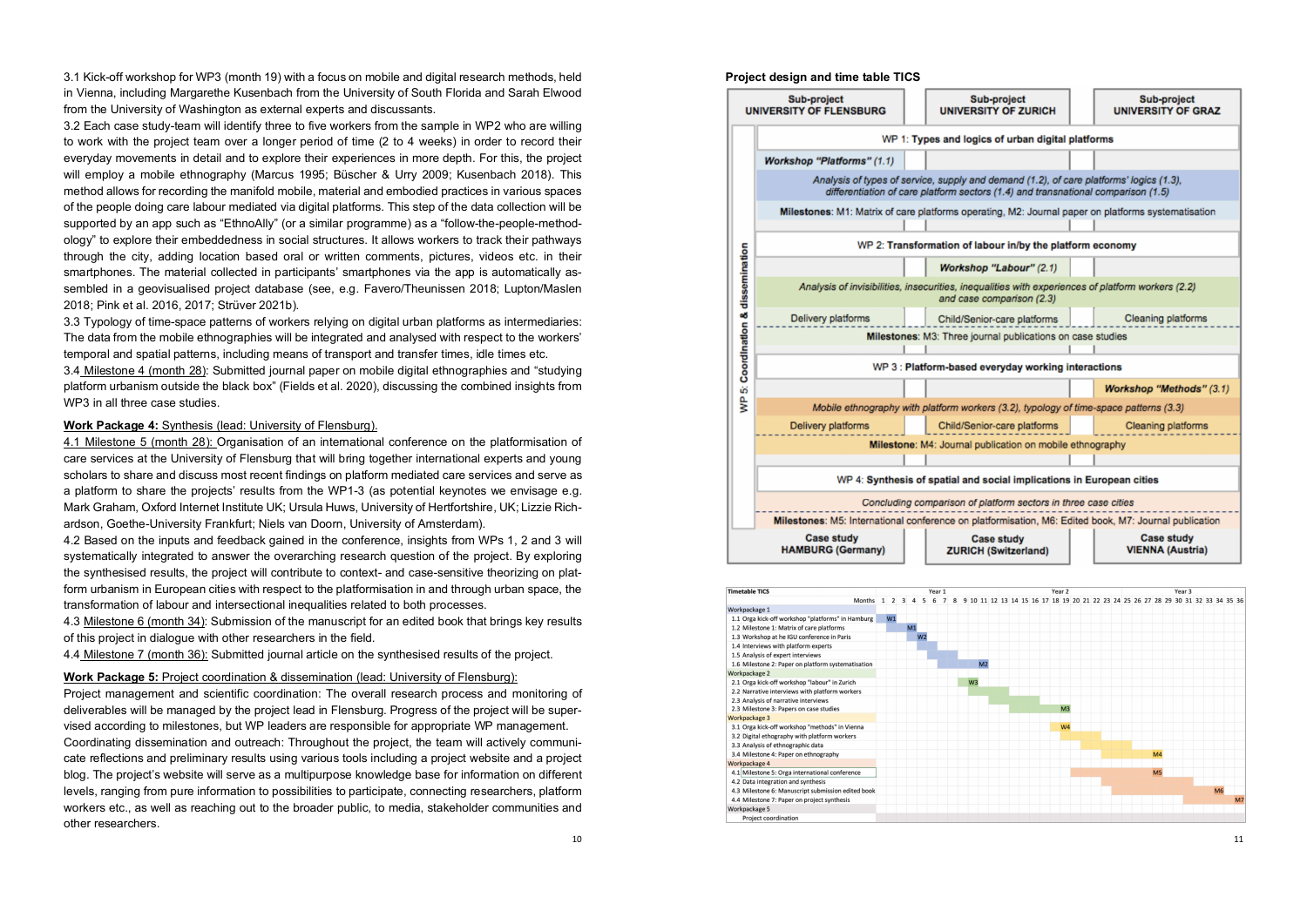#### 3 Bibliography concerning state of the art, research objectives and work programme

Altenried M 2019: On the last mile: logistical urbanism and the transformation of labour. Work Organisation, Labour & Globalisation 13: 114–129.

- Altenried M 2020: The Platform as Factory: Crowdwork and the Hidden Labour behind Artificial Intelligence. Capital & Class 44, 2: 145-158.
- Altenried M, Bojadžijev M, Wallis M 2020: Platform (im)mobilities: Migration and the gig economy in times of COVID-19. Routed. The Migration and (Im)mobility Magazine, online. Retrieved from: https://www.routedmagazine.com/platformimmobilities.
- Altenried M, Animento S, Bojadžijev M 2021a: Plattform-Urbanismus: Arbeit, Migration und die Transformation des urbanen Raums. sub\urban. Zeitschrift für Kritische Stadtforschung 9, 1-2: 73–91.
- Altenried M, Dück J, Wallis M (eds) 2021b: Plattformkapitalismus und die Krise der sozialen Reproduktion. Münster: Westfälisches Dampfboot.
- Attoh K, Wells K, Cullen D 2019: "We're building their data": Labor, alienation, and idiocy in the smart city. Environment and Planning D: Society and Space 37, 6: 1007–1024.
- Aulenbacher B, Lutz H, Schwiter K (eds) 2021: Gute Sorge ohne gute Arbeit? Live-in Care in Deutschland, Österreich und der Schweiz. Weinheim/Basel: Beltz Juventa.
- Autor\*innenkollektiv Geographie und Geschlecht (eds) 2021: Handbuch feministische Geographien. Leverkusen: Budrich.
- Barns S 2019: Negotiating the platform pivot: From participatory digital ecosystems to infrastructures of everyday life. Geography Compass 13, 9: 1–13.

Barns S 2020: Platform Urbanism: Negotiating Platform Ecosystems in Connected Cities. London: Palgrave-Macmillan.

Bauriedl S 2007: Spielräume Nachhaltiger Entwicklung: Die Macht stadtentwicklungs-politischer Diskurse. München: Oekom-Verlag.

- Bauriedl S 2019: Etwas Besseres als Smart Cities'. In: Höfner A, Frick V (eds): Was Bits und Bäume verbindet. Digitalisierung nachhaltig gestalten. München: Oekom, 44–46.
- Bauriedl S, Schier M, Strüver A (eds) 2010: Geschlechterverhältnisse, Raumstrukturen, Ortsbeziehungen. Erkundungen von Vielfalt und Differenz im spatial turn. Münster: Westfälisches Dampfboot.
- Bauriedl S, Strüver A 2017: Smarte Städte. Digitalisierte urbane Infrastrukturen und ihre Subjekte als Themenfeld kritischer Stadtforschung. sub\urban. Zeitschrift für kritische Stadtforschung 5, 1-2: 87–104.
- Bauriedl S, Strüver A (eds) 2018: Smart City Kritische Perspektiven auf die Digitalisierung in Städten. Bielefeld: Transcript. The contract of the contract of the contract of the contract of the contract of the contract of the contract of the contract of the contract of the contract of the contract of the contract of the contract of the co
- Bauriedl S, Strüver A 2020: Platform Urbanism: Technocapitalist Production of Private and Public Spaces. Urban Planning 5, 4: 267–276.
- Bauriedl S, Held M, Kropp C 2020: Große Transformation zur Nachhaltigkeit konzeptionelle Grundlagen und Herausforderungen. In: Hofmeister S et al. (eds): Nachhaltige Raumentwicklung für die große Transformation. Herausforderungen, Barrieren und Perspektiven für Raumwissenschaften und Raumplanung. Hannover: ARL, 22–44.
- Bauriedl S, Wiechers H 2021: Konturen eines Plattform-Urbanismus: Soziale und räumliche Ausprägungen eines digital divide am Beispiel Smart Mobility. sub\urban. Zeitschrift für kritische Stadtforschung 9, 1-2: 93–114.
- Bell E, Bryman A 2007: The Ethics of Management Research: An Exploratory Content Analysis. BJM,18, 1: 63–77. Bissell D 2020: Affective Platform Urbanism: Changing Habits of Digital on-Demand Consumption. Geoforum 115: 102–
- 110. Briziarelli M 2019: Spatial politics in the digital realm: the logistics/precarity dialectics and Deliveroo's tertiary space struggles. Cultural Studies 33, 5: 823-840.

Berg J, Furrer M, Harmon E, Rani U, Silberman M 2018: Digital Labour Platforms and the Future of Work: Towards Decent Work in the Online World. Geneva: ILO Publications.

- Broecke S 2021: Plattformökonomie im Ländervergleich. Die Volkswirtschaft 94: 8–11.
- Büscher M, Urry J 2009: Mobile Methods and the Empirical. European Journal of Social Theory 12: 99–116.
- Chau HS, Pelzelmayer K, Schwiter K 2018: Short-term circular migration and gendered negotiation of the right to the city: The case of migrant live-in care workers in Basel, Switzerland. Cities 76: 4–11.
- Choudhary S 2018: The architecture of digital labour platforms: Policy recommendations on platform design for worker well-being. Geneva: ILO Publications.
- Churchill B, Craig L 2019: Gender in the gig economy: Men and women using digital platforms to secure work in Australia. Journal of Sociology 55, 4: 741–761.

Cinnamon J 2017: Social Injustice in Surveillance Capitalism. Surveillance & Society 15, 5: 609–625. Dowling E 2021: The Care Crisis: What caused it and how can we end it? London: Verso.

- Ecker Y, Rowek M, Strüver A 2021: Care on Demand: Geschlechternormierte Arbeits- und Raumstrukturen in der plattformbasierten Sorgearbeit. In: Altenried, M et al. (eds): Plattformkapitalismus und die Krise der sozialen Reproduktion. Münster: Westfälisches Dampfboot, 112–129.
- Ecker Y, Strüver, A (in review): Toward alternative platform futures in (post-)pandemic cities? A case study on the regulation and reshaping of the platformization of on-demand food delivery. Submitted to Digital Geography & Society".
- Elwood S 2021: Digital geographies, feminist relationality, Black and queer code studies: Thriving otherwise. Progress in Human Geography 45, 2: 209–228.
- Elwood S, Leszczynski A 2018: Feminist digital geographies. Gender, Place & Culture 25, 5: 629–644.
- England K 2017: Home, domestic work and the state: The spatial politics of domestic workers' activism. Critical Social Policy 37: 367–385.
- Favero P, Theunissen E 2018: With the smartphone as field assistant: designing, making, and testing EthnoAlly, a multimodal tool for conducting serendipitous ethnography in a multisensory world. American Anthropologist 120, 1: 163– 167.
- Ferreri M, Sanyal,R 2018: Platform economies and urban planning: Airbnb and regulated deregulation in London. Urban Studies 55, 15: 3353–3368.
- Fields D, Bissell D, Macrorie R 2020: Platform methods: studying platform urbanism outside the black box. Urban Geography 41, 3: 462-468.
- Fischer B, Tronto J 1990: Toward a Feminist Theory of Caring. In: Abel E, Nelson M (eds): Circles of Care. Albany: SUNY Press, 36-54
- Flanagan, F 2019: Theorising the gig economy and home-based service work. Journal of Industrial Relations 61, 1: 57– 78.
- Graham M 2020: Regulate, replicate, and resist the conjunctural geographies of platform urbanism. Urban Geography 41, 3: 453–457.
- Graham M, Hjorth I, Lehdonvirta V 2017: Digital labour and development: impacts of global digital labour platforms and the gig economy on worker livelihoods. Transfer 25, 2: 135–162.
- Green M, Lawson V 2011: Recentring care: interrogating the commodification of care. Social and Cultural Geography 12: 639–654.
- Griesbach K, Reich A, Elliott-Negri L, Milkman R 2019: Algorithmic Control in Platform Food Delivery Work. Socius 5: 1– 15.
- Harvey D 2007: The Limits to Capital. London: Verso.

Helfferich C 2009: Die Qualität qualitativer Daten. Manual für die Durchführung qualitativer Interviews. Wiesbaden: VS.

- Hodson M, Kasmire J, McMeekin A, Stehlin J, Ward K (eds) 2021: Urban platforms and the future city. Transformations in infrastructure, governance, knowledge and everyday life. London/New York: Routledge.
- Herr B 2017: Riding in the Gig-Economy: An in Depth-Study of a Branch in the App-Based on-Demand Food Delivery Industry. Materialien Zu Wirtschaft Und Gesellschaft 169.
- Hunt A, Machingura F 2016: A good gig? The rise of on-demand domestic care: Development progress. London: Overseas Development Institute.
- Huws U 2019: The Hassle of Housework: Digitalisation and the Commodification of Domestic Labour. Feminist Review  $123.823$
- Huws U, Spencer NH, Coates M 2019: The Platformisation of Work in Europe. Highlights from Research in 13 European Countries. Brussels: Foundation for European Progressive Studies. Retrieved from: https://www.feps-europe.eu/attachments/publications/platformisation%20of%20work%20report%20-%20highlights.pdf
- James A, Temple J 2019: Feminising the Platform Economy? NewBridge Art Project "Workforce". Newcastle University e-prints.
- Kenney M, Zysman J 2020: The platform economy. Restructuring the space of capitalist accumulation. Cambridge Journal of Regions, Economy and Society 13: 55–75.
- Katz C 2017: Revisiting minor theory. Environment and Planning D: Society and Space 35, 4: 596–599.
- Kitchin R 2014: The real-time city? Big data and smart urbanism. GeoJournal 79: 1–14.
- Kuckartz U 2019: Qualitative content analysis: From Kracauer's beginnings to today's challenges. Qualitative Social Research 20, 3: Art. 12, http://dx.doi.org/10.17169/fqs-20.3.3370.
- Kusenbach M 2018: Go-Alongs. In: Flick U (ed): The SAGE Handbook of Qualitative Data Collection. London: SAGE, 344–361.
- Langley P, Leyshon A 2017: Platform capitalism: the intermediation and capitalisation of digital economic circulation. Finance and Society 3: 11–31.

Lawson V 2007: Geographies of care and responsibility. Annals of the Association of American Geographers 97: 1–11. Lee A, Mackenzie A, Smith G, Box P 2020: Mapping Platform Urbanism: Charting the Nuance of the Platform Pivot. Urban Planning 5, 1: 116–128.